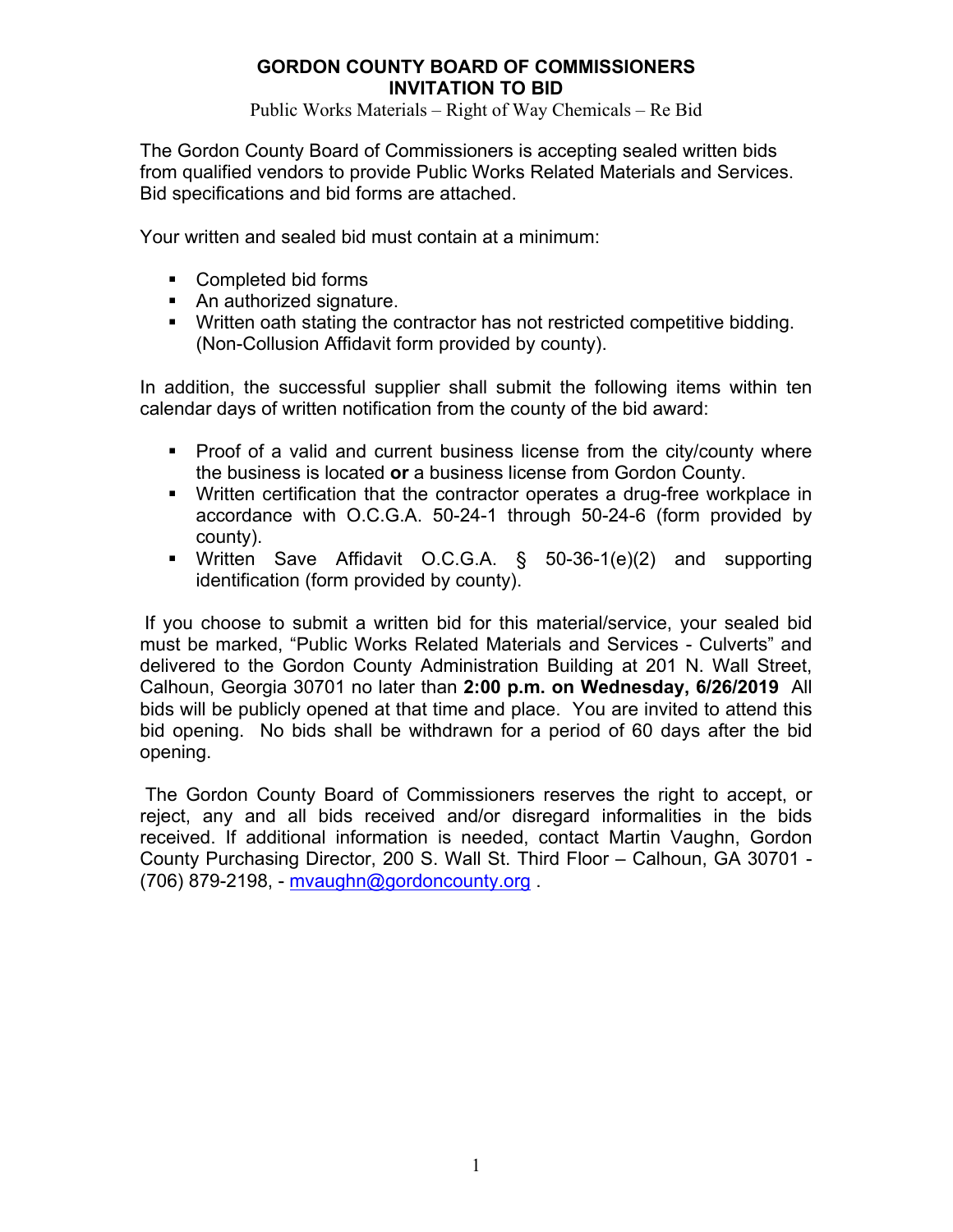Public Works Materials – Right of Way Chemicals – Re Bid

## **Communications:**

All Communications regarding this Bid should be communicated through Gordon County Purchasing. Telephone inquiries will not be accepted. Any questions regarding this Bid should be submitted to Martin Vaughn via e-mail – mvaughn@gordoncounty.org. Your Inquiry must contain company name, address, telephone number and Bid name.

**No Electronic Transmissions of Bids**: The County will not accept or consider oral, telegraphic, electronic, and facsimile or telephone Bids or modifications.

## **THE CONTRACTOR SHALL:**

- 1) Review and be familiar with the enclosed bid specifications. Failure to review the bid specifications will not relieve the successful bidder of an obligation to furnish all products and labor necessary to carry out the provisions of the contract.
- 2) **NOTE: You should furnish your bid to cover 12 months beginning JULY 2019 through June 2020 with an option to extend an additional time period to cover July 2020 through November 2020.**

## **THE COUNTY SHALL:**

Provide the supplier with purchase order numbers to cover the purchases required by the county. Payments will be made from invoices – with valid purchase order numbers - to the supplier on a timely basis.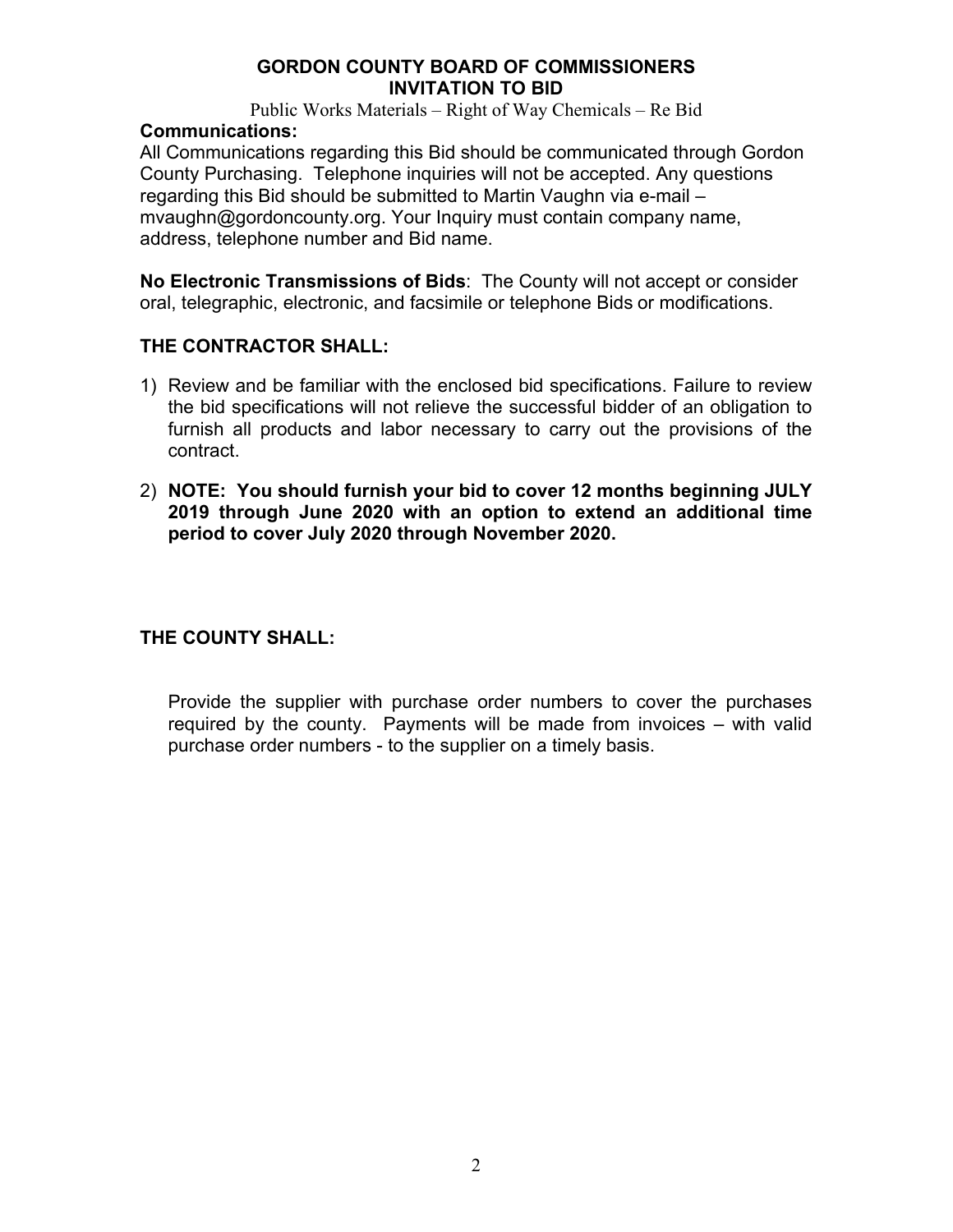Public Works Materials – Right of Way Chemicals – Re Bid

### **BID SHEET**

The undersigned bidder hereby declares that he has carefully examined the information contained herein. **All prices shall include freight, handling and misc. charges.**

| Chemical   | Unit of | Concentration | Unit  |
|------------|---------|---------------|-------|
|            | Measure |               | Price |
| Surfactant | Gallon  |               |       |
| 24D        | Gallon  |               |       |
| Generic    | Gallon  |               |       |
| Roundup    |         |               |       |
|            |         |               |       |

Name of Bidder: (sign):\_\_\_\_\_\_\_\_\_\_\_\_\_\_\_\_\_\_\_\_\_\_\_\_\_\_\_\_\_\_\_\_\_\_\_\_\_\_\_DATE\_\_\_\_\_\_\_\_\_\_\_\_\_

Company: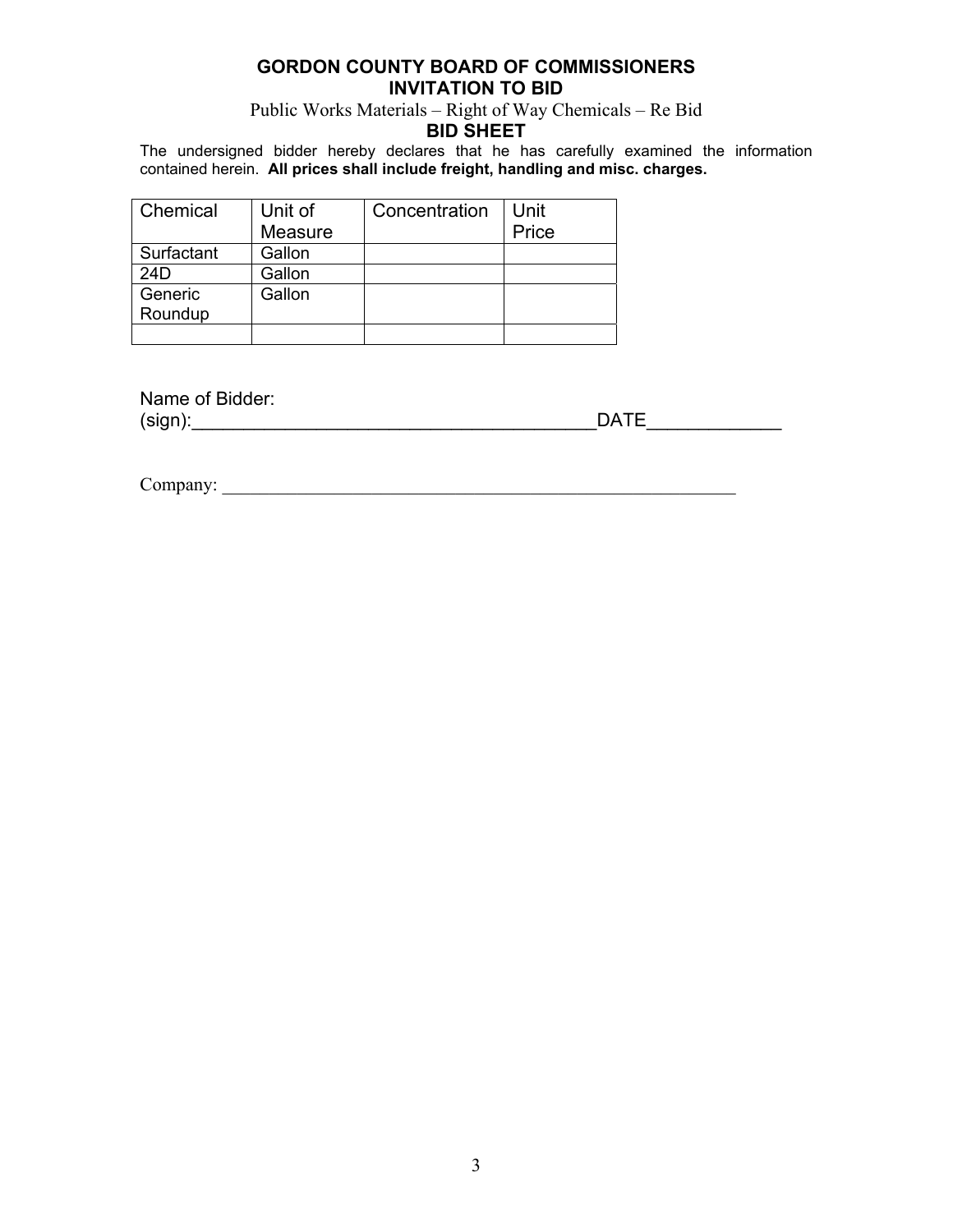Public Works Materials – Right of Way Chemicals – Re Bid **List all deviations to the bid specifications on this page.** 

Name of Bidder: (sign):\_\_\_\_\_\_\_\_\_\_\_\_\_\_\_\_\_\_\_\_\_\_\_\_\_\_\_\_\_\_\_\_\_\_\_\_\_\_\_DATE\_\_\_\_\_\_\_\_\_\_\_\_\_

Company: \_\_\_\_\_\_\_\_\_\_\_\_\_\_\_\_\_\_\_\_\_\_\_\_\_\_\_\_\_\_\_\_\_\_\_\_\_\_\_\_\_\_\_\_\_\_\_\_\_\_\_\_\_\_\_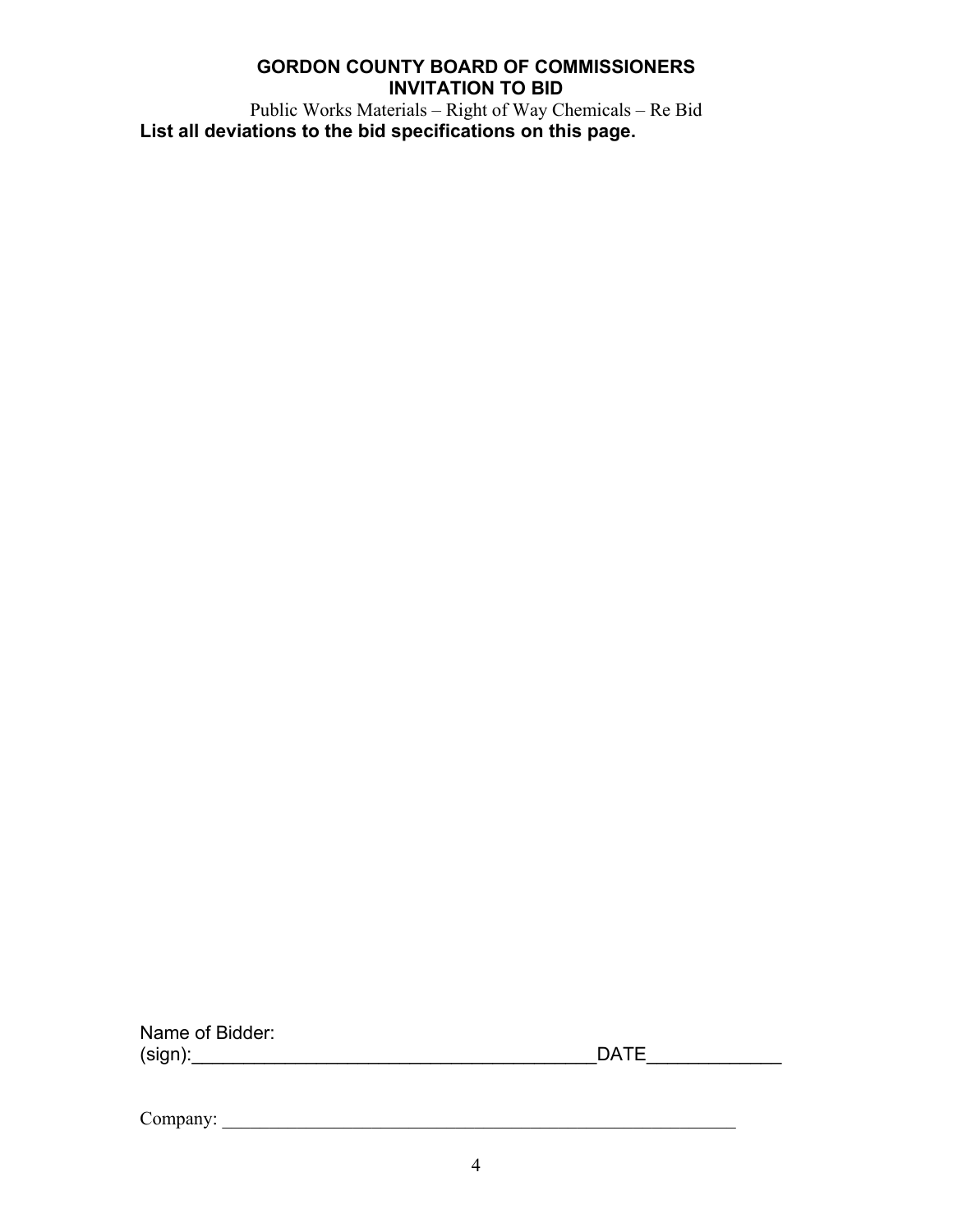Public Works Materials – Right of Way Chemicals – Re Bid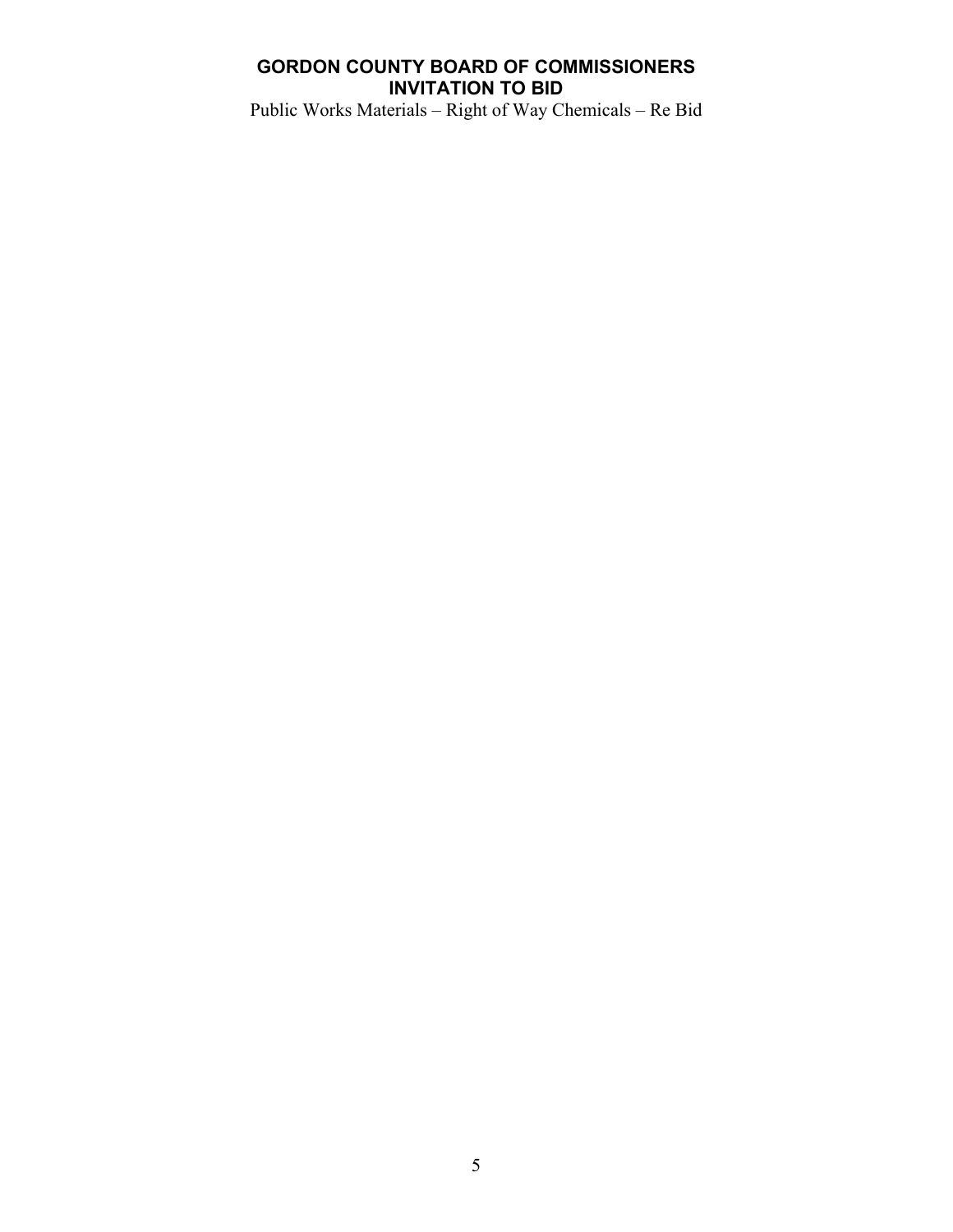Public Works Materials – Right of Way Chemicals – Re Bid

| <b>Contact Person:</b> |        |  |
|------------------------|--------|--|
| Address:               |        |  |
| City/State/Zip:        |        |  |
| E-mail:                | Fax:   |  |
| Authorized Signature   | Title: |  |
| Name Printed:          | Date:  |  |

It is agreed by the above signed bidder that the signature and submission of this bid represents the bidder's acceptance of all terms, conditions, and requirements of the bid specifications and, if awarded, the bid will represent the agreement between the parties.

The bidder agrees that the cost of any work performed, materials furnished, services provided, or expenses incurred, which are not specifically delineated in the bid documents, but which are incidental to the scope, intent, and completion of this contract, shall be deemed to have been included in the prices bid for the various items scheduled.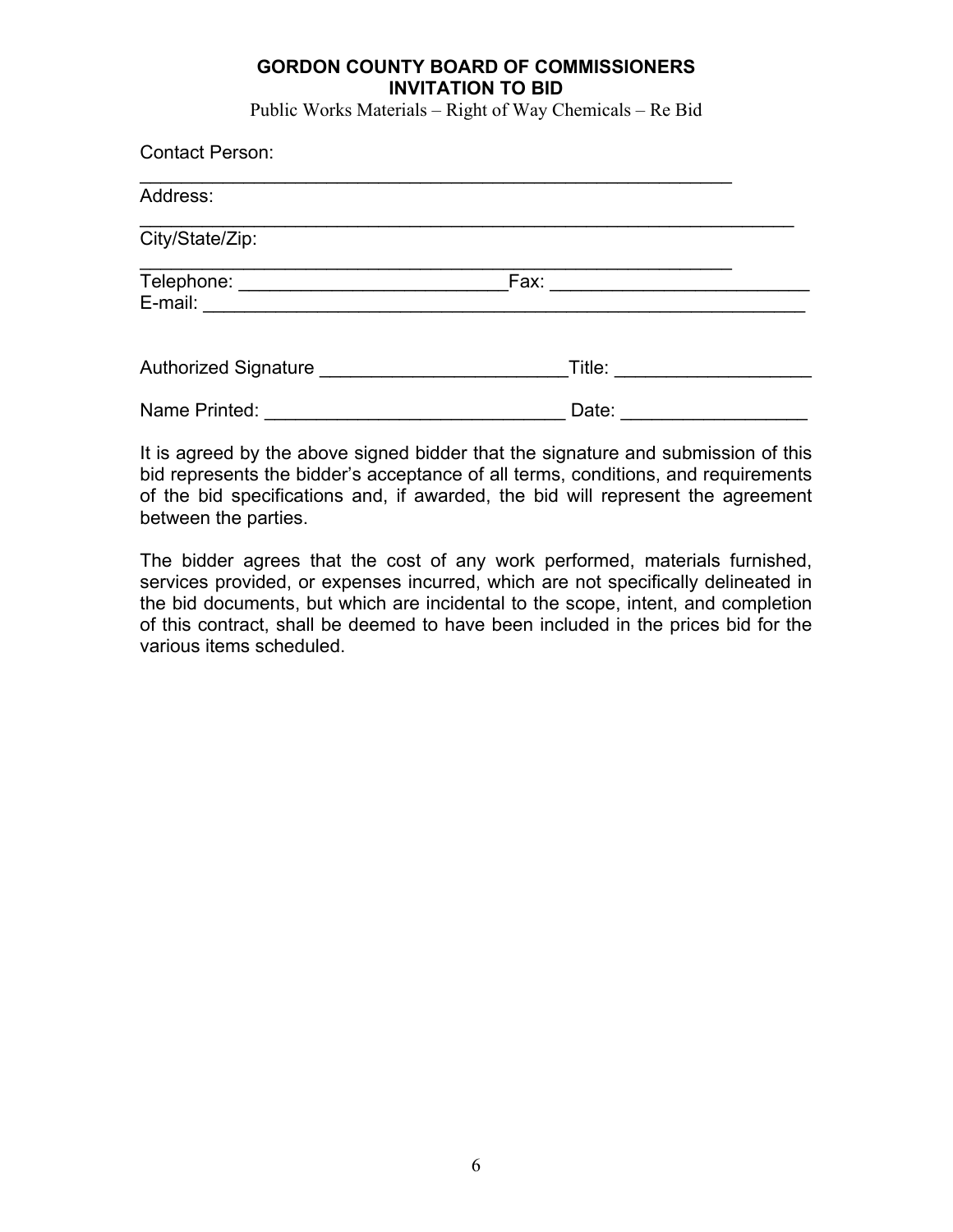Public Works Materials – Right of Way Chemicals – Re Bid **GORDON COUNTY BOARD OF COMMISSIONERS** 

#### **NON-COLLUSION AFFIDAVIT OF PRIME BIDDER**

STATE OF GOUNTY OF GOUNTY OF THE STATE OF THE STATE OF THE STATE OF THE STATE OF THE STATE OF THE STATE OF THE STATE OF THE STATE OF THE STATE OF THE STATE OF THE STATE OF THE STATE OF THE STATE OF THE STATE OF THE STATE O

I \_\_\_\_\_\_\_\_\_\_\_\_\_\_\_\_\_\_\_\_\_\_\_, being first duly sworn, depose and say that;

He is the second term of the second of the second of the bidder that has the second of the bidder that has the  $\frac{1}{2}$ submitted the attached bid:

He or she is fully informed respecting the preparation and contents of the attached bid and of all pertinent circumstances respecting such bid; Such bid is genuine and is not a collusive or sham bid; Neither the said bidder nor any of its officers, partners, owners, agents, representatives, employees, or parties in interest, including this affiant, has in any way colluded, conspired, connived, or agreed, directly or indirectly with any other bidder, firm or person to submit a collusive or sham bid in connection with the contract for which the attached bid has been submitted or to refrain from bidding in connection with such contract, or has in any manner, directly or indirectly, sought by agreement or collusion or communication or conference with any other bidder, firm or person to fix the price or prices in the attached bid or of any other bidder, or to fix any overhead, profit, or cost element of the bid price or the bid price of any other bidder, or to secure through any collusion, conspiracy, connivance, or unlawful agreement any advantage against the Gordon County Board of Commissioners or any person interested in the proposed contract; and

The price or prices quoted in the attached bid are fair and proper and are not tainted by any collusion, conspiracy, connivance, or unlawful agreement on the part of the bidder or any of its agents, representatives, owners, employees, or parties in interest, including this affiant.

| By:                             |                                                                                                                |     |
|---------------------------------|----------------------------------------------------------------------------------------------------------------|-----|
| Name Printed:                   |                                                                                                                |     |
|                                 |                                                                                                                |     |
|                                 |                                                                                                                |     |
| Subscribed and sworn to me this | day of the control of the control of the control of the control of the control of the control of the control o | 200 |
|                                 |                                                                                                                |     |
|                                 |                                                                                                                |     |
|                                 |                                                                                                                |     |
| <b>Commission Expires:</b>      |                                                                                                                |     |